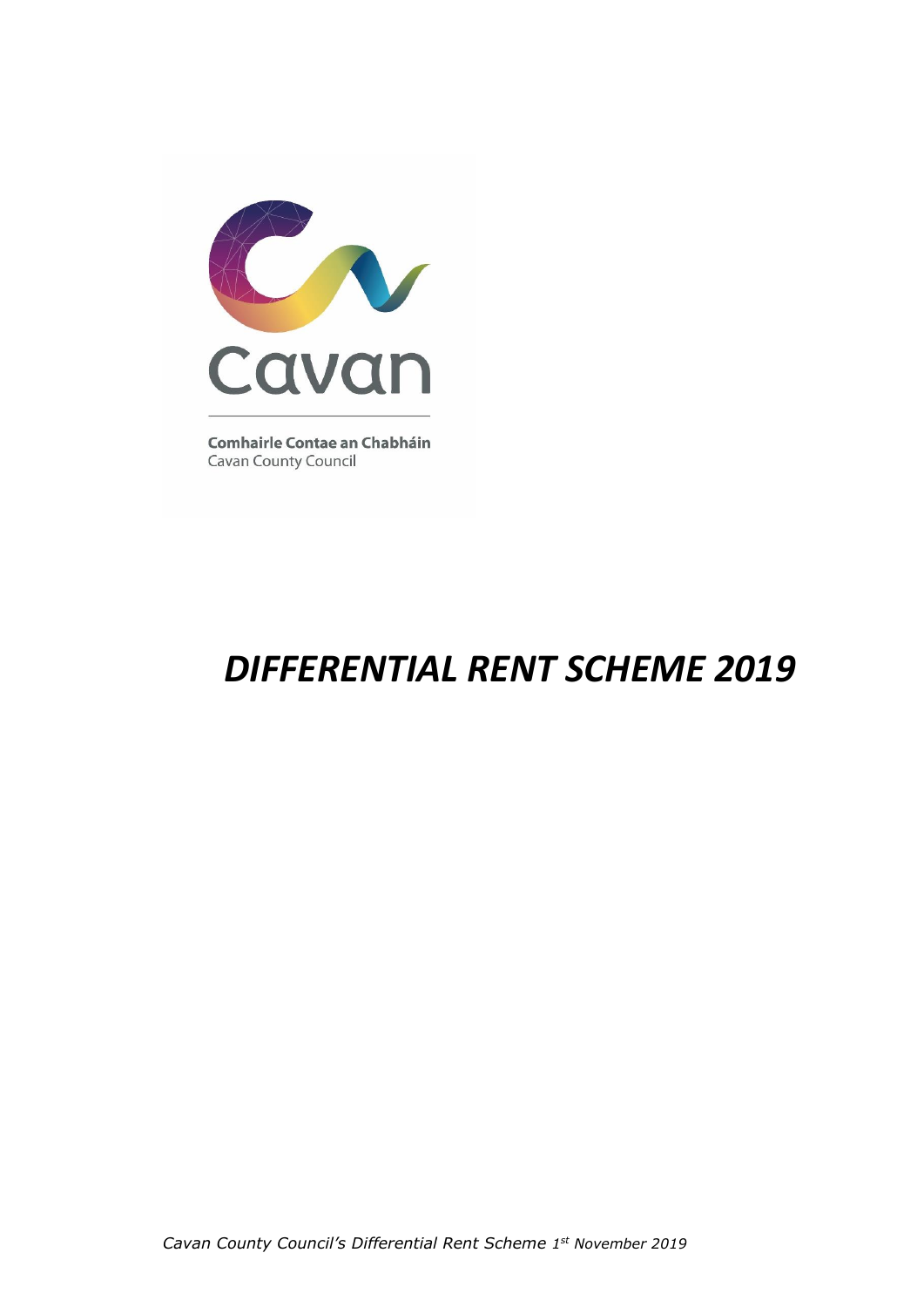#### 1. **Commencement Date**

This Scheme, which supersedes all existing rent schemes, will apply with effect from 1 st November 2019.

## 2. **Differential Rents**

Rents will be calculated in accordance with Clause 6 as a proportion of the assessable income of the principal earner(s) together with a contribution from any subsidiary earners in the household.

**New Tenancies:** Assessable income will be reckoned by reference to the household income as at the date of commencement of tenancy.

**Transfer Tenancies:** Where an existing tenant is being transferred to an alternative property, assessable income will be reckoned by reference to the household income as at the date of commencement of the new tenancy.

**Existing Tenancies:** Where rent is being reviewed arising from a change of circumstances in an individual household, assessable income will be reckoned by reference to the household income as at the date of the change of circumstances.

#### 3. **Assessable Income**

Assessable income is the Principal and Subsidiary Income from the following sources, assessed in full, but reduced by Income Tax, PRSI, USC and any Pension Levy under FEMPI legislation:

- 1) Income from employment including self-employment. Selfemployment income will not be deemed to be below the basic social protection income for the equivalent household size.
- 2) All social insurance and social assistance payments, allowances and pensions, Health Service Executive allowances and all other payments and allowances from whatever source unless they are specifically excluded as outlined in the disregarded income section.
- 3) Income from pensions not included at 2 above
- 4) Rental and other income from land or property.
- 5) Income from savings, deposit accounts and investments; and
- 6) where a tenant is receiving maintenance on foot of a court order or legally binding agreement or under a formal or informal arrangement such income must be declared and will be counted as assessable income.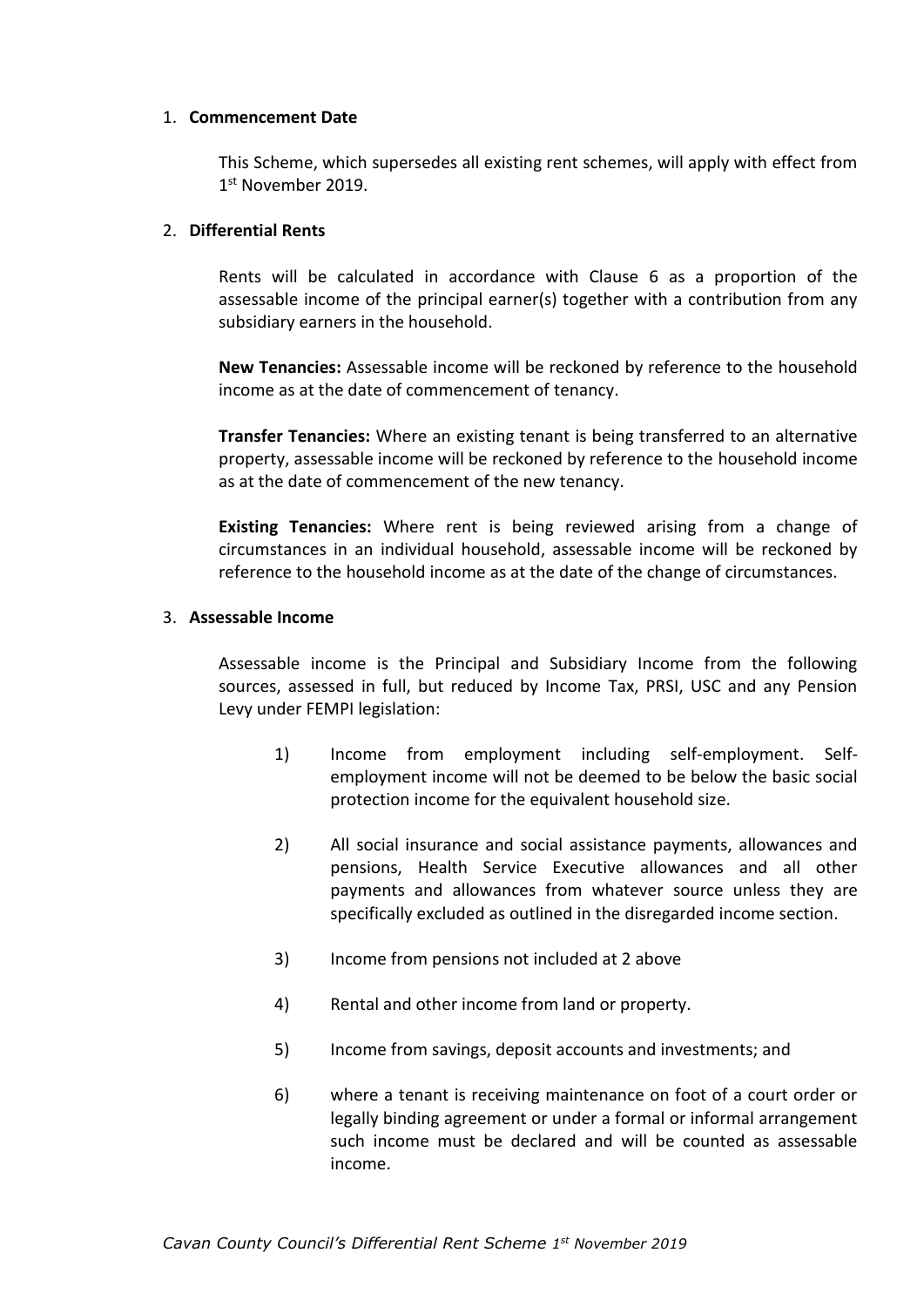## 4. **Disregarded Income**

Income from the following sources shall not be counted as income for the purpose of calculation of rents:

- (a) Child Benefit
- (b)Guardian's payment
- (c) Foster Care Allowance
- (d) Domiciliary Care Allowance
- (e) Dietary Allowance
- (f) Fuel Allowance
- (g) Living Alone Allowance and over 80 Allowance
- (h)Youth Reach Allowance In full up to the age of 18, thereafter to the extent to which it exceeds the Basic Social Welfare entitlement of the recipient.
- (i) Back to School Clothing and Footwear Allowance
- (j) Exceptional Needs Payment
- (k) Lump Sum Compensation Payments
- (l) Blind Welfare Allowance

## *Partially disregarded income*

That amount in excess of the basic social welfare rate of payments made by the Department of Social Protection in respect of:

- (a) Carer's Allowance
- (b) National Internship Scheme
- (c) Tús Scheme
- (d)Rural Social Scheme
- (e) Community Employment Scheme
- (f) Youth Reach Training Allowance (after age of 18)
- (g) Gateway Local Authority Labour Activation Scheme
- (h) Back to Education Allowance
- (i) Vocation & Educational Training Scheme provided by State

## 5. **Principal and Subsidiary Income**

The Principal income is:

- (i) the income of the appointed tenant; or
- (ii) the combined income of appointed joint tenant(s); or

(iii) the combined income of the appointed tenant and a cohabiting person; or the income of any other person normally resident in the household who is in receipt of the highest assessable income within the household.

The Subsidiary Income is the income of each member of the household who has an income other than the Principal Income.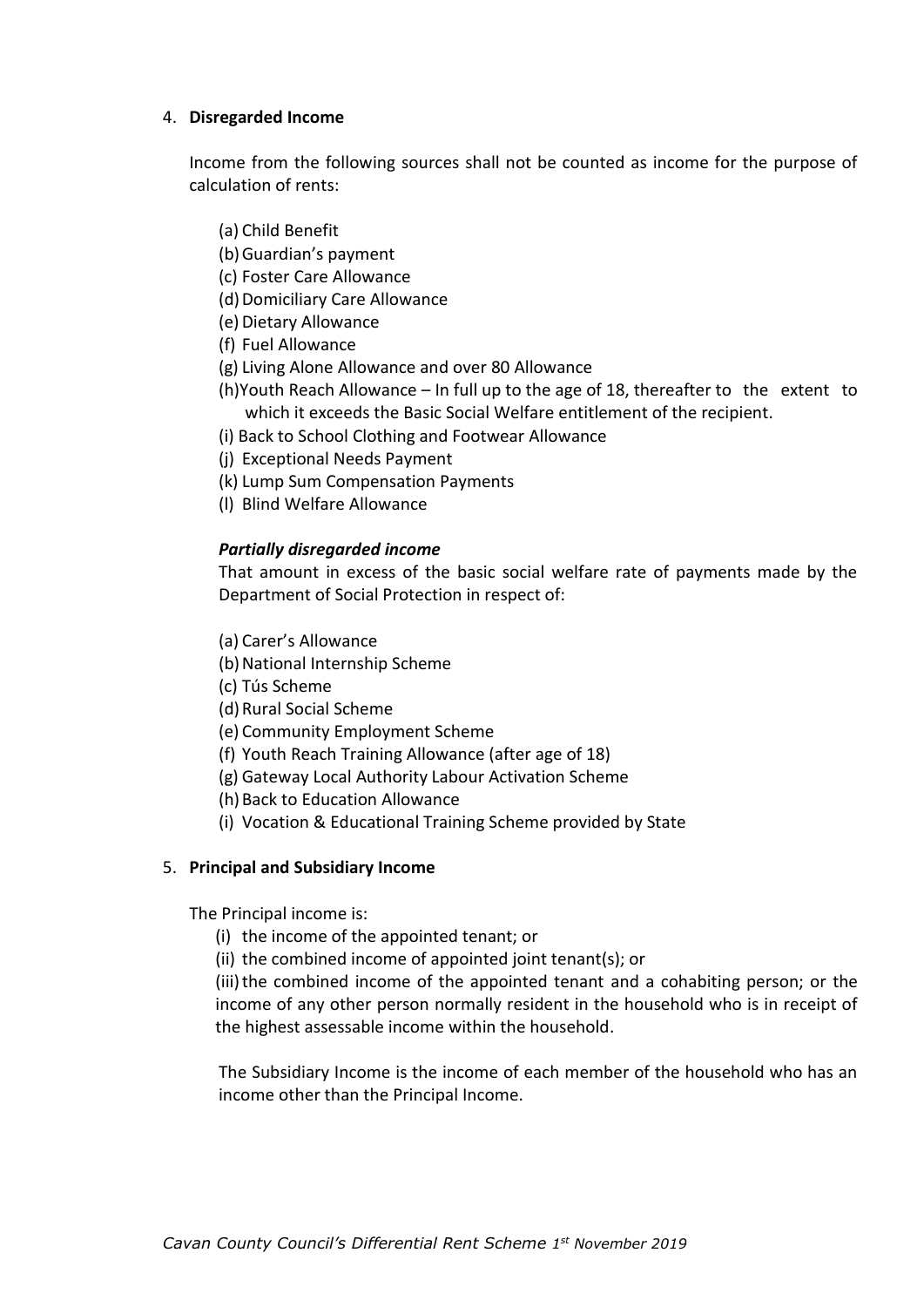## 6. **Calculation of Weekly Differential Rent**

1) The weekly rent will be determined in accordance with the following income scales and percentages:

| <b>Assessable Weekly Income of Principal Earner</b> | Rent % |
|-----------------------------------------------------|--------|
| Up to and including $£260$                          | 12.5%  |
| Over $£260$                                         | 16%    |

An allowance of €7.00 per week should be deducted in respect of each child of sixteen years or under, or who being twenty-one years or under is attending a full-time course of education and is wholly or mainly maintained by principal earner. Note documentary evidence must be submitted from the educational institution.

- 2) After the rent payable in respect of the principal earner has been determined, 14.29% of income of each subsidiary earner which exceeds €25.00 per week should be added, subject to a maximum contribution of €20.00 by each subsidiary earner.
- 3) The weekly rent will be the sum of 1) and 2) as set out above.

## 7. **Minimum Rent**

The minimum weekly rent of any dwelling shall be  $\epsilon$ 30.00. Should the amount of rent calculated in accordance with Clause 6 not equal or not exceed the minimum rent of €30.00 per week the minimum rent shall apply.

The minimum weekly rent which will apply to Demountable Dwellings shall be €7.00 per week.

## 8. **Hardship Clause**

In exceptional circumstances where payment of rent calculated in accordance with this Scheme would, in the opinion of the Local Authority, give rise to hardship, the Authority may agree to accept a lesser sum from the Tenant for a specified period (subject to regular reviews). Further information and accompanying application to apply for a reduction in rent – see Appendix 1.

## 9. **Review of Income**

The Tenant shall notify the Local Authority immediately of any changes in household income or in family composition, which would affect the rent calculation and it is the tenant's responsibility to provide accurate information in relation to income when requested to do so. Failure to do so may result in the revised rent being applied with effect from the date on which the change in circumstance occurred which could lead to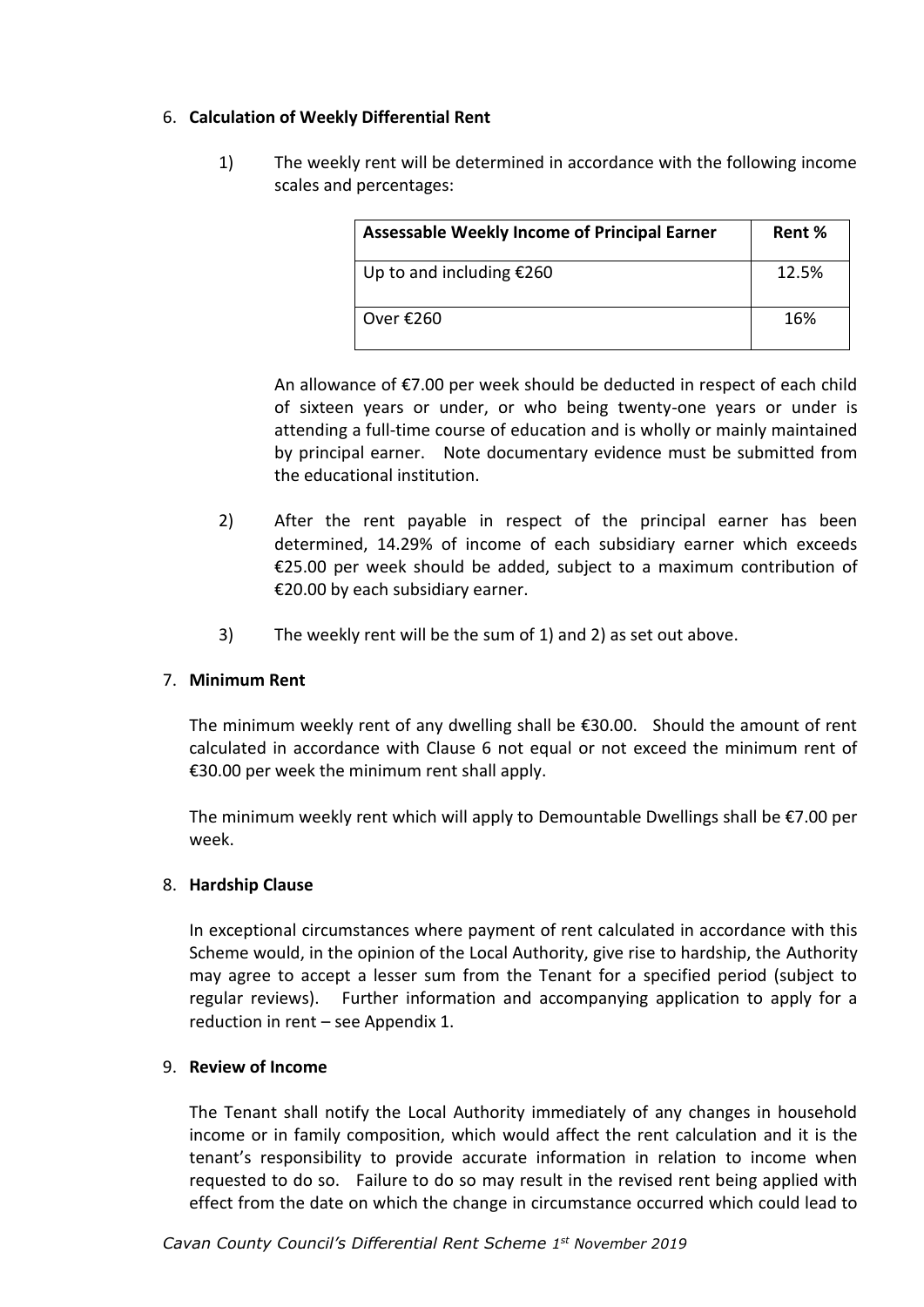significant arrears being applied to the rent account which will have to be paid by the tenant.

Where a tenant fails to submit details of household income and family composition, as part of an annual rent review or in response to a request by Cavan County Council to do, the rent will be increased by €10 and will be further increased by €10 for every subsequent week that the information remains outstanding.

#### 10. **Rounding Up and Down**

Where the rents calculated in accordance with the preceding paragraphs are not multiples of 50 cent they shall be rounded up or down to the nearest 50 cents.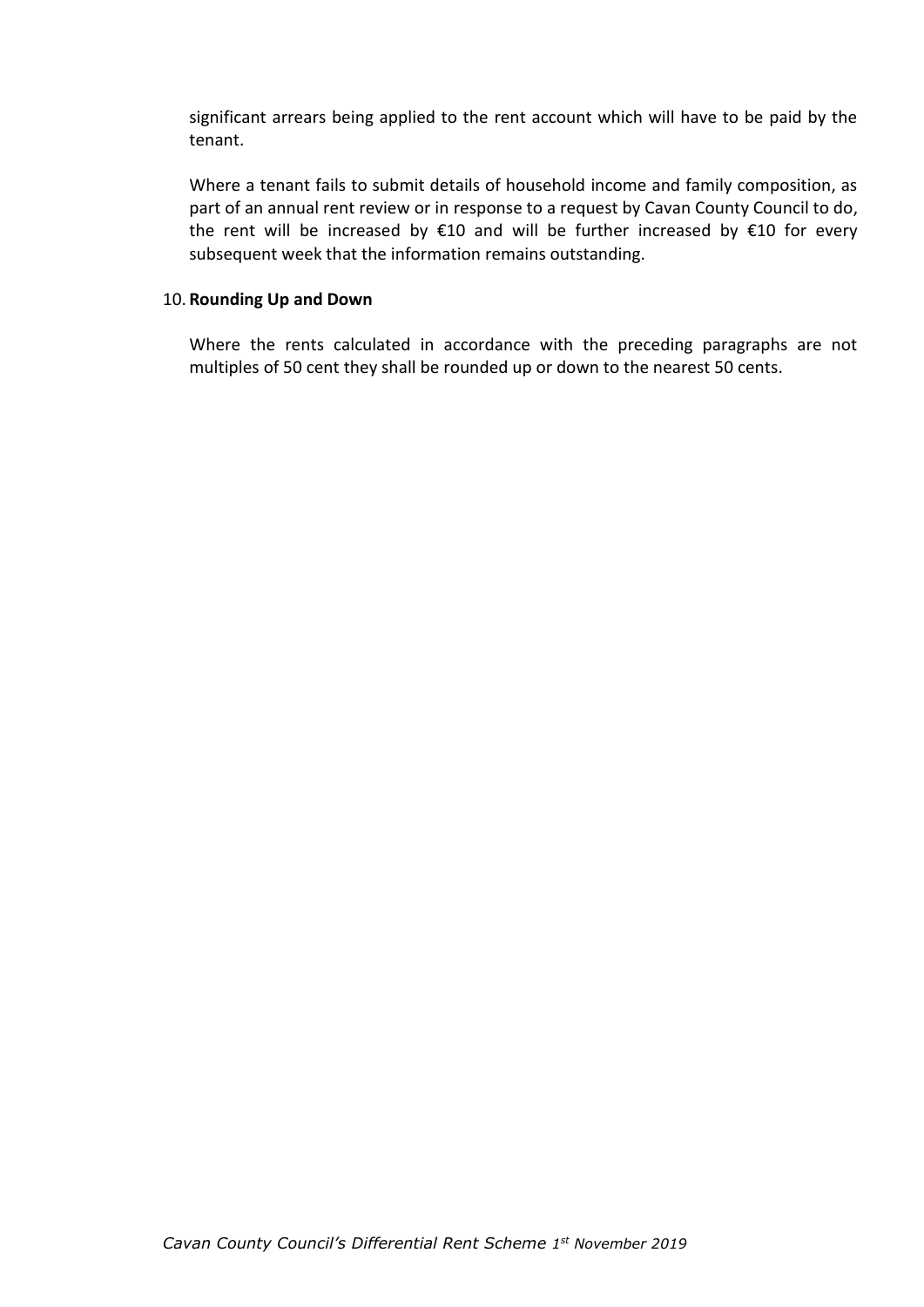## **APPENDIX 1 – DIFFERENTIAL RENT SCHEME – Hardship Clause**

The differential rent scheme is prepared by Cavan County Council, under the authority vested in it by Section 58 of the housing Act, 1966 and Section 31 of the Housing (Miscellaneous Provisions) Act, 2009 as amended and having regard to Article 64 of the Housing Regulations, 1980 and Circular Letter HRT 3/2002 dated 6<sup>th</sup> March, 2002.

Weekly rents are calculated in accordance with the Scheme, as a proportion of the assessable principal household income, together with a contribution from any subsidiary earners in the household less any income which is disregarded.

The minimum weekly rent payable under the Scheme is €30.00.

The Rent Scheme allows that the Council may agree to accept a lesser sum of weekly rent from a tenant for a specified period in exceptional circumstances where payment of a rent calculated under the Scheme would, in the opinion of the Council, give rise to hardship.

## **If a tenant cannot afford the weekly rent:**

- a. An application may be made to have the rent recalculated if the household income changes. A new Rent Assessment Form should be requested, completed and submitted together with the income details so that the rent can be reviewed.
- b. If there is no change in circumstances but a tenant believes that they cannot afford to pay the rent, in cases of exceptional need they may be considered for a reduced rent for a period of time.
- c. The Council will assess each application on its merits and on the basis of the individual needs of the household.

## **How to apply:**

- 1. All applications to have rent reduced due to hardship must be submitted on the Prescribed form to the Housing Office for consideration.
- 2. The form should be accompanied by supporting documentary evidence of the exceptional needs of the household to be considered e.g.
	- Medical expenses that are not covered by a medical card or where financial assistance is not provided by another means/scheme - proof of medical expenses must be provided.
	- Details of exceptional transport/parking costs incurred to avail of medical services – proof must be provided.
	- Exceptional transport costs to and from work.
	- Proof of exceptionally low income in the case of the Self-Employed
	- Other relevant information supporting an application.